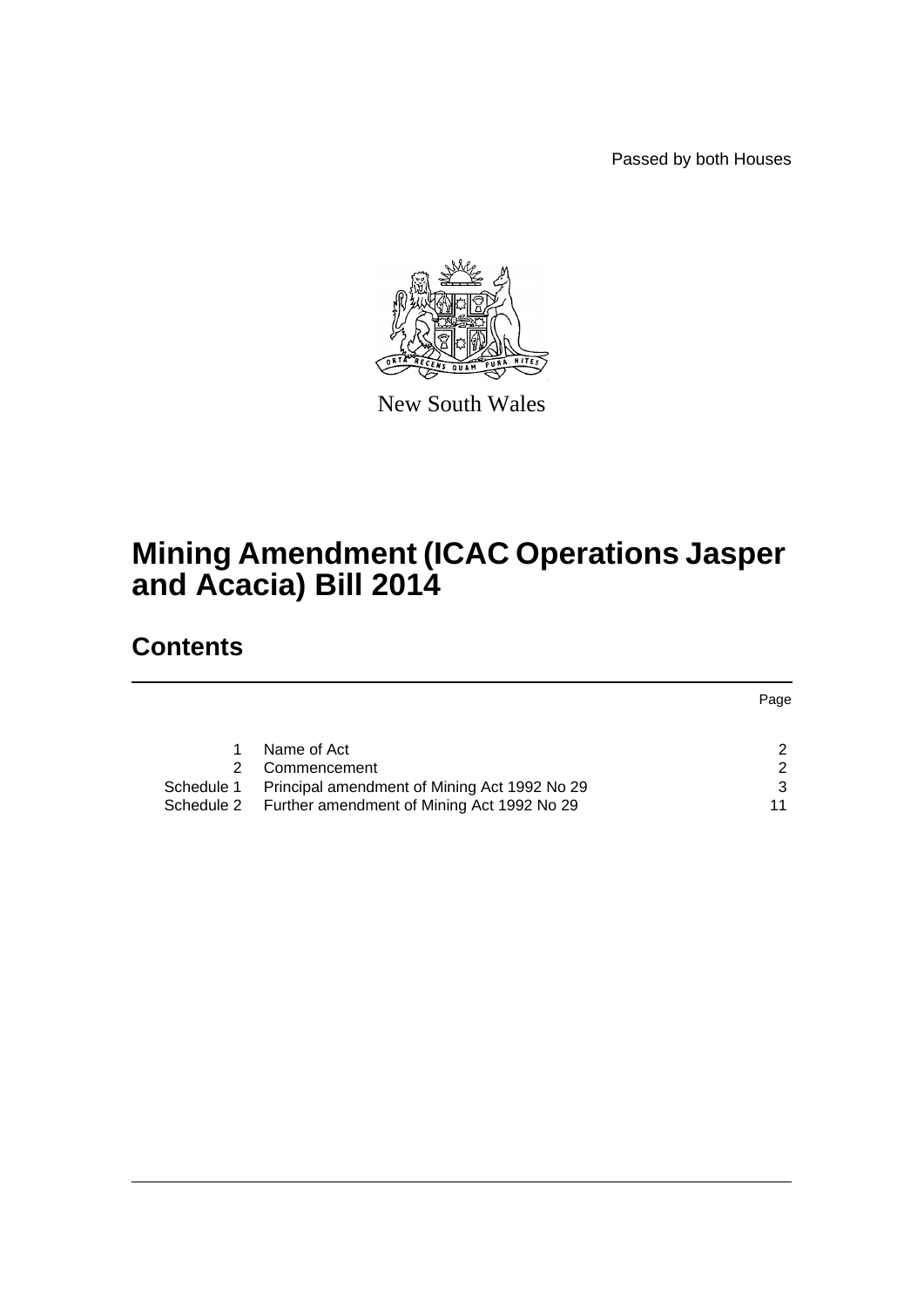*I certify that this PUBLIC BILL, which originated in the LEGISLATIVE COUNCIL, has finally passed the LEGISLATIVE COUNCIL and the LEGISLATIVE ASSEMBLY of NEW SOUTH WALES.*

*Legislative Council 2014* *Clerk of the Parliaments*



New South Wales

# **Mining Amendment (ICAC Operations Jasper and Acacia) Bill 2014**

Act No , 2014

An Act to amend the *Mining Act 1992* to cancel certain exploration licences; and for other purposes.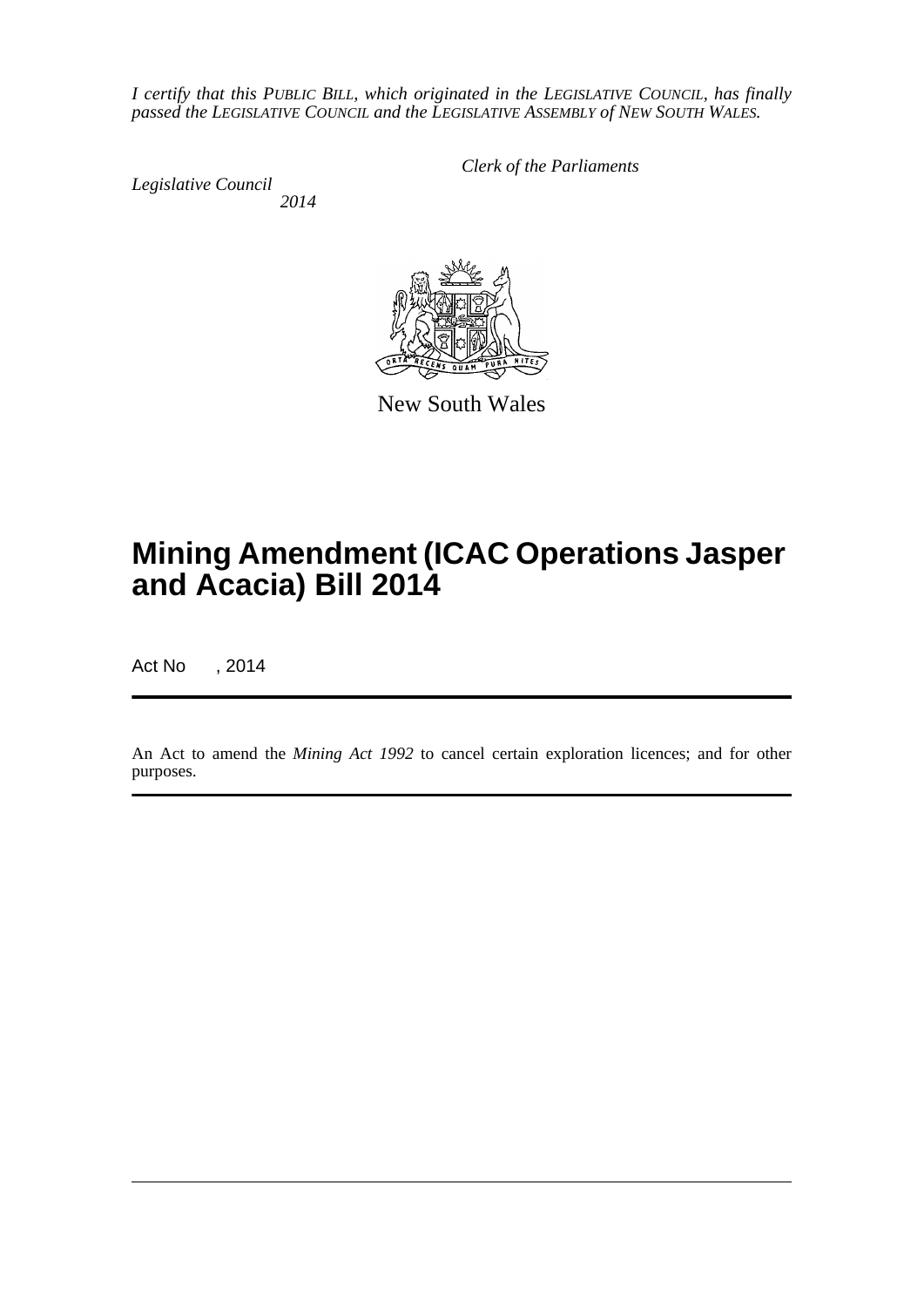# <span id="page-2-0"></span>**The Legislature of New South Wales enacts:**

#### **1 Name of Act**

This Act is the *Mining Amendment (ICAC Operations Jasper and Acacia) Act 2014*.

### <span id="page-2-1"></span>**2 Commencement**

This Act commences on the date of assent to this Act.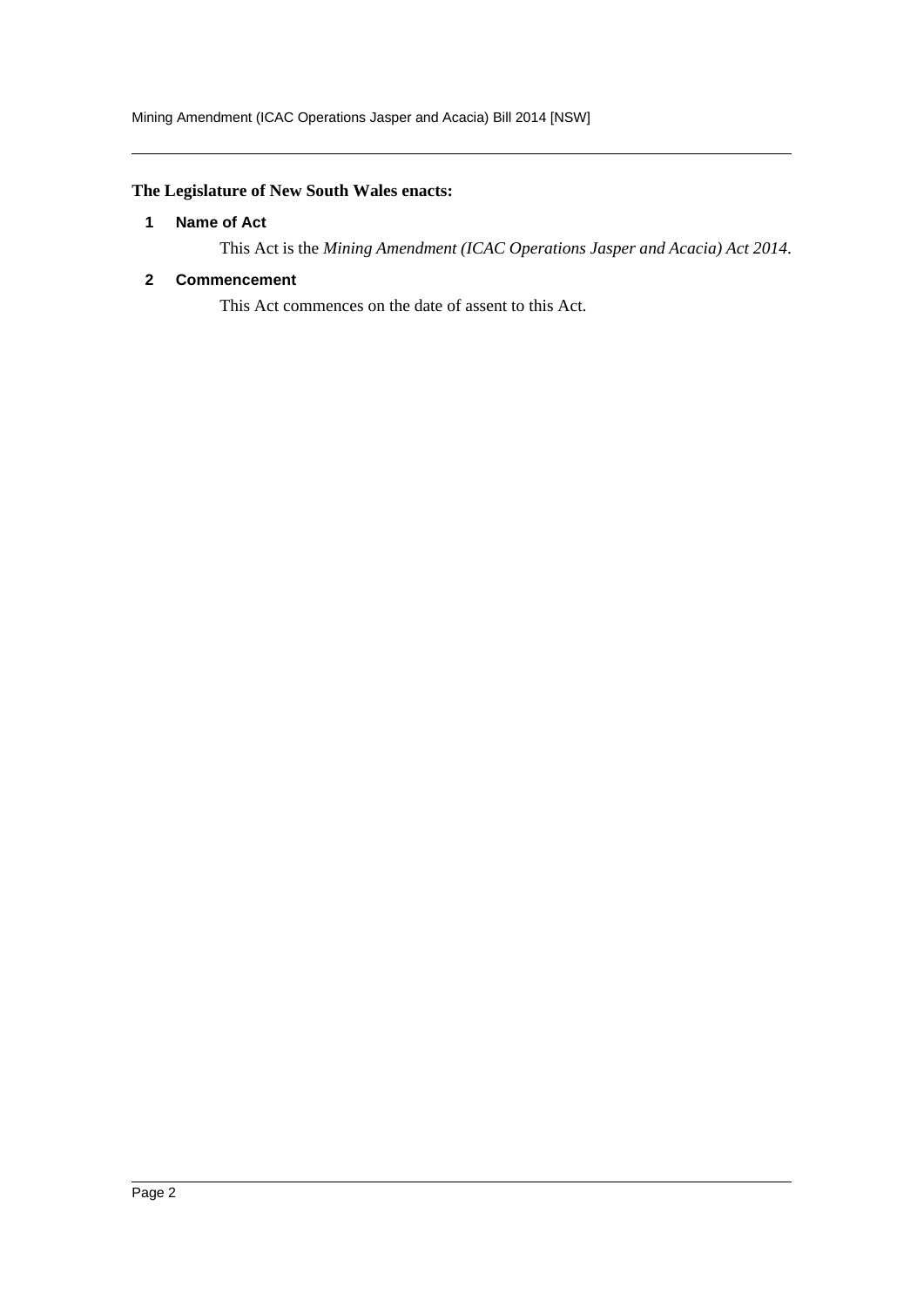# <span id="page-3-0"></span>**Schedule 1 Principal amendment of Mining Act 1992 No 29**

### **Schedule 6A**

Insert after Schedule 6:

# **Schedule 6A Cancellation of certain authorities**

# **Part 1 Preliminary**

### **1 Application**

This Schedule has effect despite any other provision of this Act or the Planning Act.

### **2 Definitions**

In this Schedule:

*cancellation date* means the date of assent to the *Mining Amendment (ICAC Operations Jasper and Acacia) Act 2014*.

*conduct* includes any statement, or any act or omission:

- (a) whether unconscionable, negligent, false, misleading, deceptive or otherwise, and
- (b) whether constituting an offence, tort, breach of contract, breach of statute or otherwise.

*EL 7270* means the exploration licence referred to in clause 4 (1) (a).

*EL 7405* means the exploration licence referred to in clause 4 (1) (b).

*EL 7406* means the exploration licence referred to in clause 4 (1) (c).

*Planning Act* means the *Environmental Planning and Assessment Act 1979*.

*relevant land* means the exploration area of a relevant licence or any part of the exploration area of a relevant licence.

*relevant licence* means an exploration licence referred to in clause 4 (1) (a), (b) or (c).

*statement* includes a representation of any kind, whether made orally or in writing.

#### **3 Purposes and objects**

- (1) The Parliament, being satisfied because of information that has come to light as a result of investigations and proceedings of the Independent Commission Against Corruption known as Operation Jasper and Operation Acacia, that the grant of the relevant licences, and the decisions and processes that culminated in the grant of the relevant licences, were tainted by serious corruption (the *tainted processes*), and recognising the exceptional nature of the circumstances, enacts the *Mining Amendment (ICAC Operations Jasper and Acacia) Act 2014* for the following purposes:
	- (a) restoring public confidence in the allocation of the State's valuable mineral resources,
	- (b) promoting integrity in public administration above all other considerations, including financial considerations, and deterring future corruption,
	- (c) placing the State, as nearly as possible, in the same position as it would have been had those relevant licences not been granted, recognising that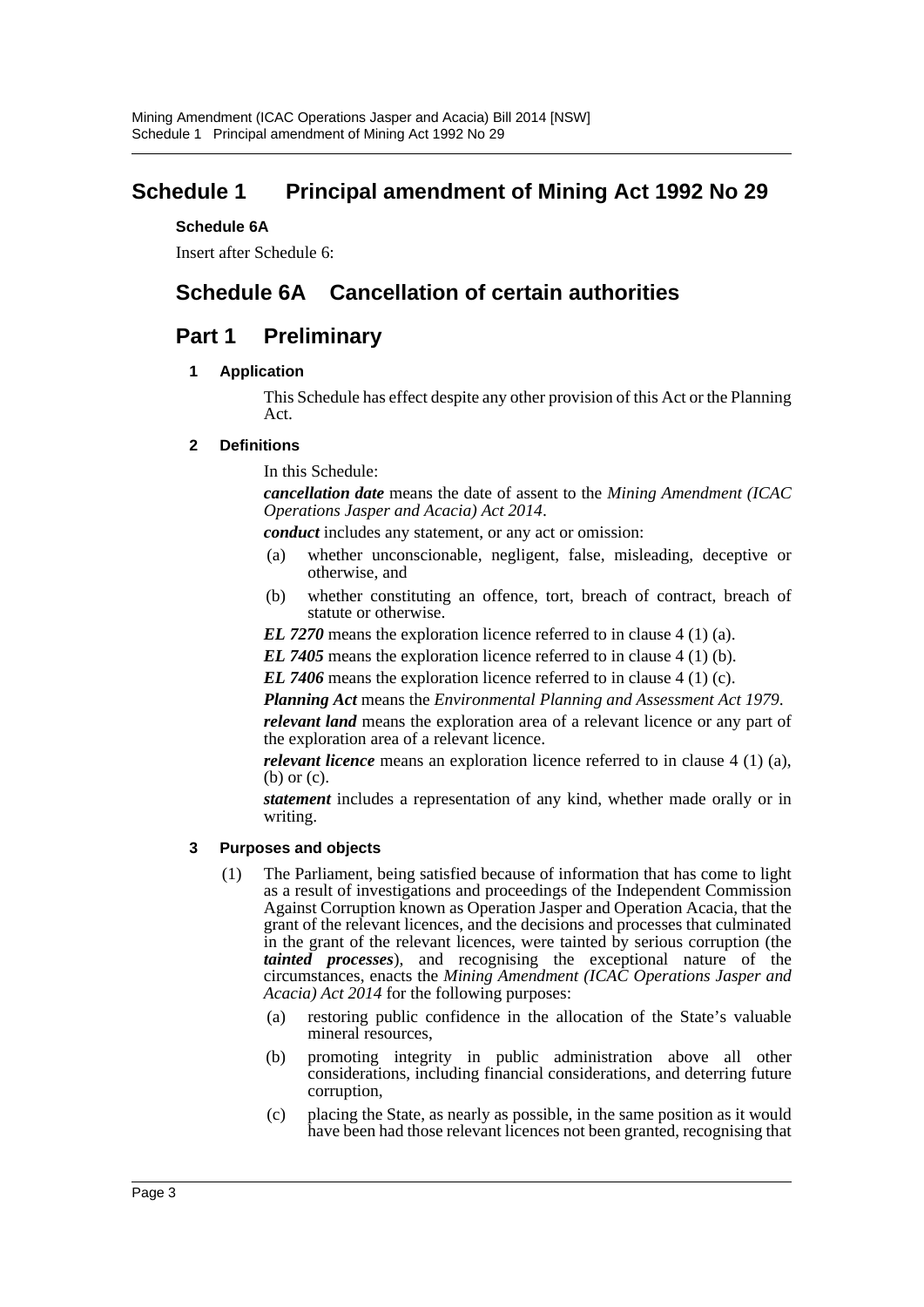it is not practicable in the circumstances to achieve, through financial adjustments or otherwise, an alternative outcome in relation to the relevant licences based on what would have happened had the relevant licences been granted pursuant to processes other than the tainted processes.

- (2) To those ends, the specific objects of the *Mining Amendment (ICAC Operations Jasper and Acacia) Act 2014* are as follows:
	- (a) to cancel the relevant licences and ensure that the tainted processes have no continuing impact and cannot affect any future processes (such as for the grant of further authorities) in respect of the relevant land,
	- (b) to ensure that the State has the opportunity, if considered appropriate in the future, to allocate mining and prospecting rights in respect of the relevant land according to proper processes in the public interest,
	- (c) to ensure that no person (whether or not personally implicated in any wrongdoing) may derive any further direct or indirect financial benefit from the tainted processes,
	- (d) to protect the State against the potential for further loss or damage and claims for compensation, without precluding actions for personal liability against individuals, including public officials, who have been implicated in the tainted processes and have not acted honestly and in good faith.

**Note.** The *Mining Amendment (ICAC Operations Jasper and Acacia) Act 2014* inserted this Schedule into this Act.

# **Part 2 Cancellation of exploration licences and related matters**

## **4 Cancellation of certain exploration licences**

- (1) The following exploration licences are cancelled by this Schedule:
	- (a) exploration licence number 7270 dated 15 December 2008,
	- (b) exploration licence number 7405 dated 21 October 2009,
	- (c) exploration licence number 7406 dated 21 October 2009.

**Note.** EL 7270 was granted over certain land at Doyles Creek. EL 7405 was granted over certain land at Glendon Brook. EL 7406 was granted over certain land at Mount Penny.

- (2) The cancellation takes effect on the cancellation date.
- (3) The cancellation of an exploration licence by this Schedule does not affect any liability incurred before the cancellation date by or on behalf of a holder of a relevant licence or by or on behalf of a director or person involved in the management of a holder of a relevant licence.

#### **5 Associated applications and actions expunged**

- (1) Any associated application lodged or made under this Act or the Planning Act before the cancellation date that was not finally disposed of before the cancellation date is, on the cancellation date, void and of no effect.
- (2) Accordingly, any such associated application is not to be dealt with any further under this Act or the Planning Act.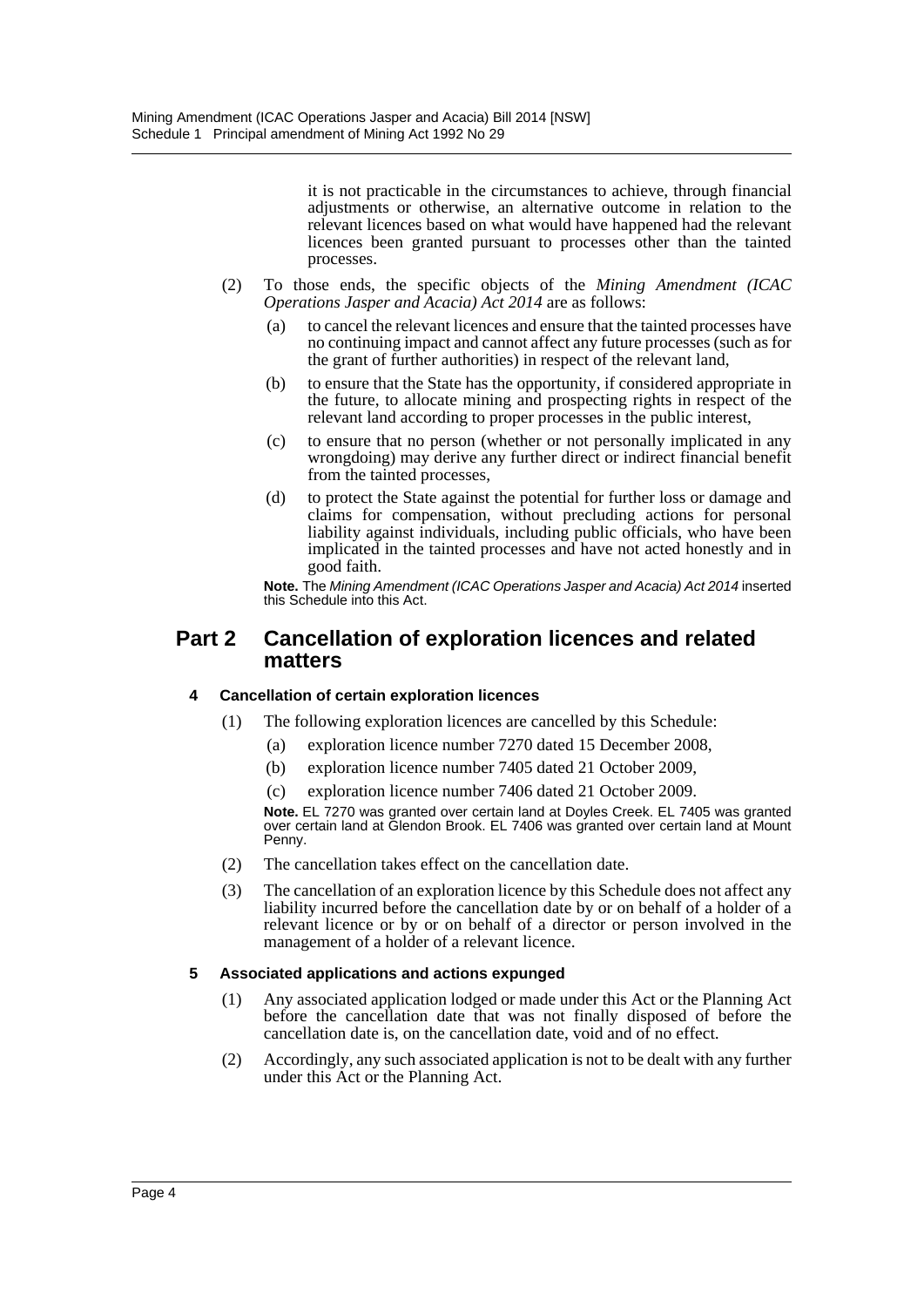- (3) In this clause, *associated application* means:
	- (a) any application under this Act for the grant of an authorisation, or for the renewal or transfer of an authorisation, made:
		- (i) in connection with a relevant licence, or
		- (ii) in respect of relevant land by any person other than an excluded person, or
	- (b) a Part 3A project or concept plan application (within the meaning of Schedule 6A to the Planning Act) made by Mount Penny Coal Pty Ltd (reference number MP 10\_0234), or
	- (c) any application under the Planning Act for consent or approval to carry out development on relevant land for any of the following purposes made by any person other than an excluded person:
		- (i) mining,
		- (ii) prospecting.
- (4) An application for environmental assessment requirements made by NuCoal Resources Ltd under Part 2 of Schedule 2 to the *Environmental Planning and Assessment Regulation 2000* before the cancellation date (reference number SSD 5177) is, on the cancellation date, void and of no effect.
- (5) Any environmental assessment requirements that have been notified by the Director-General (within the meaning of the Planning Act) as a consequence of an application made void by this clause are, on the cancellation date, void and of no effect.
- (6) On the cancellation date, the Mount Penny Coal Project, being the project of that name that was, before the cancellation date, a transitional Part 3A project, ceases to be a transitional Part 3A project.
- (7) To avoid doubt, *mining* and *prospecting* have the meanings given by this Act.
- (8) In this clause:

*environmental assessment requirements* has the meaning given by Schedule 2 to the *Environmental Planning and Assessment Regulation 2000*.

*excluded person* means a person who is the holder of an authorisation in relation to relevant land that is in force (other than a relevant licence).

*transitional Part 3A project* has the same meaning as in Schedule 6A to the Planning Act.

#### **6 Refund of fees paid in connection with relevant licences and associated applications**

- (1) The following fees are refundable:
	- (a) any application fee under section 13 (4) (c) paid for an application for a relevant licence,
	- (b) any application fee under section 33 (4) (c) for an application for an assessment lease, being an application fee paid for an application made void by this Schedule,
	- (c) any application fee paid under this Act for an application for a permit under section 252, being an application fee paid for an application made void by this Schedule,
	- (d) any fee paid in accordance with condition 56 (a) of EL 7270,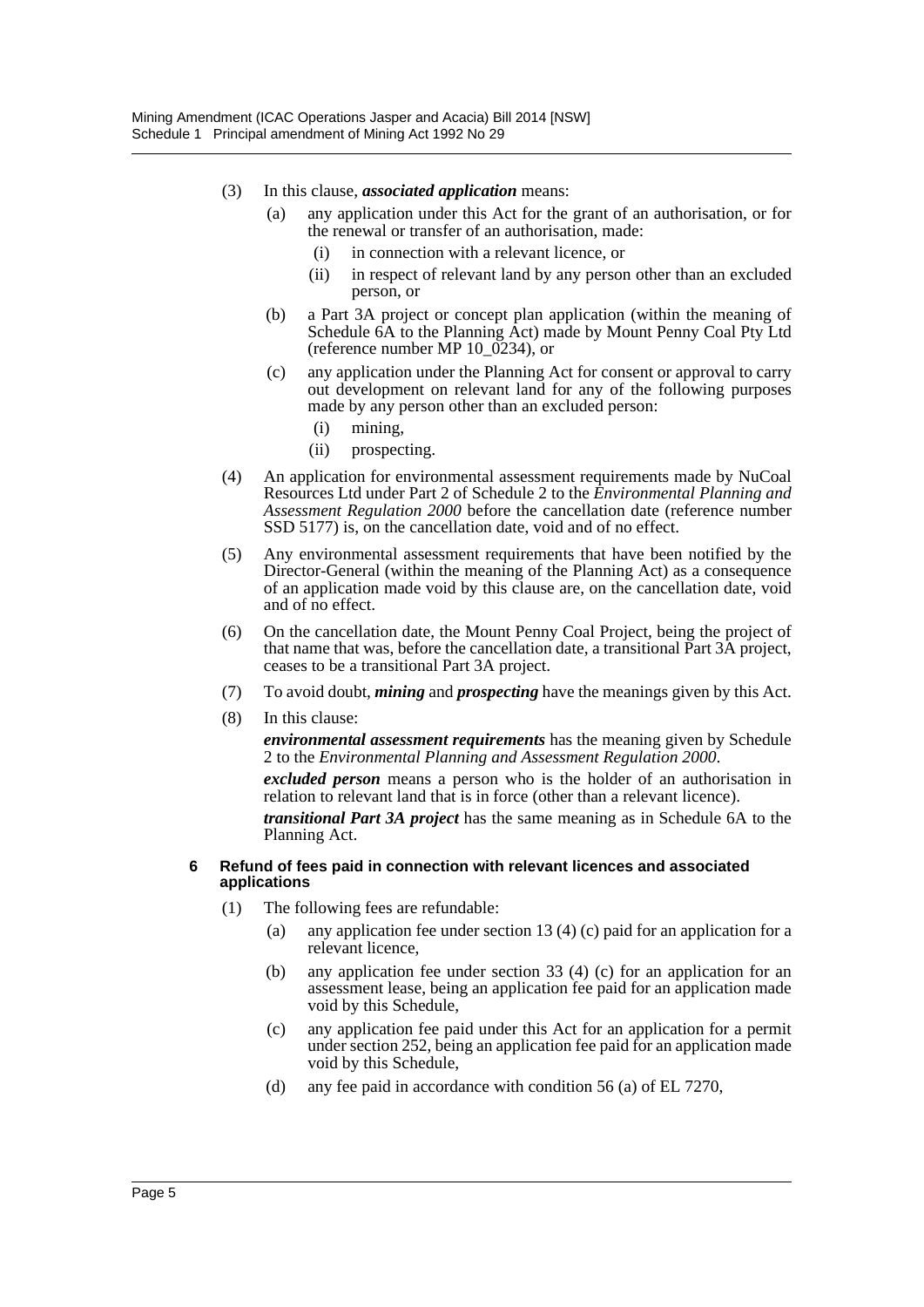- (e) any annual rental fee or administrative levy payable under Part 14A of this Act for the privilege of being the holder of a relevant licence, being a fee that has been paid or, but for this clause, would be payable,
- (f) any amount the Minister required an applicant for a relevant licence to pay under section 67, where that requirement was made in connection with an application for a relevant licence.
- (g) any fee an applicant for EL 7405 or EL 7406 was required to pay to the Department in the expression of interest process for that exploration licence, being a fee described as an assessment fee or a contribution to the Department's coal development fund,
- (h) any other fee paid or payable to a public authority that is declared by the regulations to be refundable under this clause.
- (2) A fee that is refundable under this clause:
	- (a) ceases to be payable, and
	- (b) if already paid, is to be refunded to the former holder of the relevant licence in connection with which it was paid, subject to subclause (3).
- (3) A refund is to be paid from money to be appropriated by Parliament or otherwise legally available for that purpose.
- (4) In this clause:

*fee* includes a charge or other amount.

### **7 Compensation not payable**

- (1) Compensation is not payable by or on behalf of the State:
	- (a) because of the enactment or operation of this Schedule, the *Mining Amendment (ICAC Operations Jasper and Acacia) Act 2014* or any Act that amends this Schedule, or
	- (b) because of any direct or indirect consequence of any such enactment or operation (including any conduct under the authority of any such enactment), or
	- (c) because of any conduct relating to any such enactment or operation.
- (2) This clause extends to conduct and any other matter occurring before the commencement of this clause.
- (3) This clause does not exclude or limit any personal liability of a person for conduct occurring before the grant of a relevant licence. **Note.** However, clause 8 absolves the State and certain employees of the State from

liability for such conduct.

(4) In this clause: *compensation* includes damages or any other form of compensation.

*the State* means the Crown within the meaning of the *Crown Proceedings Act 1988* or an officer, employee or agent of the Crown.

#### **8 State not liable for certain conduct**

(1) The State is not liable, and is taken never to have been liable, whether vicariously or otherwise, for any conduct (*relevant conduct*) before the cancellation date in relation to a relevant licence or mining on relevant land (whether occurring before or after the grant of a relevant licence).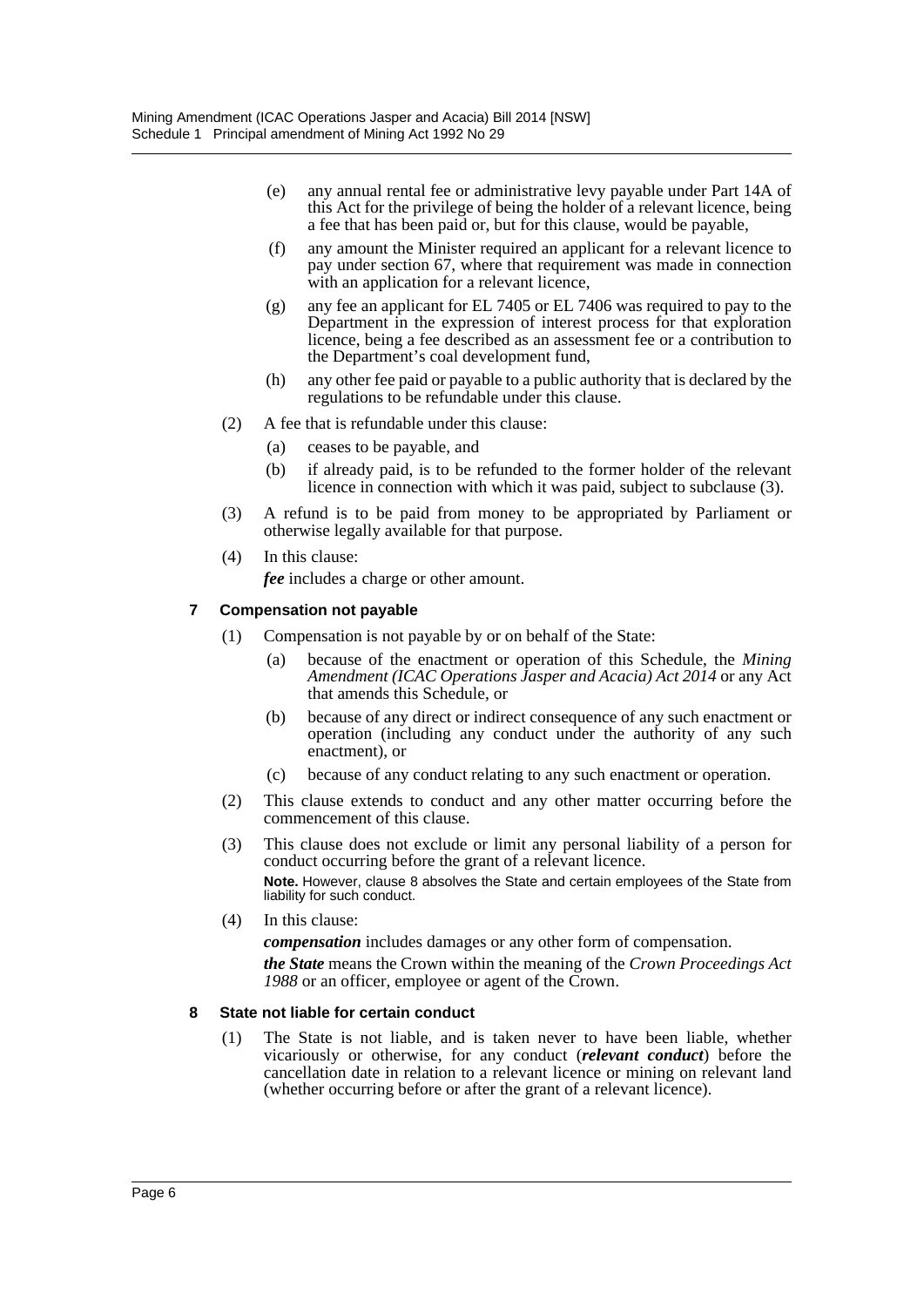- (2) In addition, the State is not liable, and is taken never to have been liable, whether under any contract, policy or other arrangement for self-insurance or otherwise, to indemnify any person against any personal liability of the person for relevant conduct.
- (3) To remove doubt, this clause extends to the following conduct as relevant conduct:
	- (a) conduct that facilitated the grant of an authority in respect of relevant land or that facilitated mining on relevant land,
	- (b) conduct relating to the provision of assistance, advice or information (including mining information) in relation to relevant land or an authority for relevant land,
	- (c) conduct relating to the licensing process in connection with relevant land,
	- (d) any conduct occurring in the course of events that culminated in the grant of a relevant licence.
- (4) This clause extends to all types of civil liability, whether at law or in equity, and whether arising in tort or contract, or under an enactment or otherwise.
- (5) An employee (or former employee) of the State acting honestly and in good faith in the performance or purported performance of his or her functions as an employee of the State has the same protections and immunities as the State under this clause.
- (6) This clause does not apply in respect of any liability arising solely in respect of an authority granted before the cancellation date that is not a relevant licence.
- (7) This clause applies despite the *Law Reform (Vicarious Liability) Act 1983* and the *Civil Liability Act 2002*.
- (8) In this clause:

*employee of the State* means a person employed under the *Public Sector Employment and Management Act 2002*.

*licensing process* means any practice, process or procedure relating to the obtaining of or grant of an authority, including in relation to expressions of interest, tenders, applications, investigations, inquiries or consents, and whether or not provided for by this Act.

*mining* includes prospecting.

*mining information* includes information about:

- (a) the mineral bearing capacity of land, or
- (b) the licensing process.

*the State* means the Crown in right of New South Wales and includes a statutory body representing the Crown.

# **Part 3 Information gathering, disclosure and use**

## **9 Continuing obligation to provide reports**

(1) The obligation of the holder of a relevant licence to provide a report under section 163C continues despite the cancellation of the licence under this Schedule.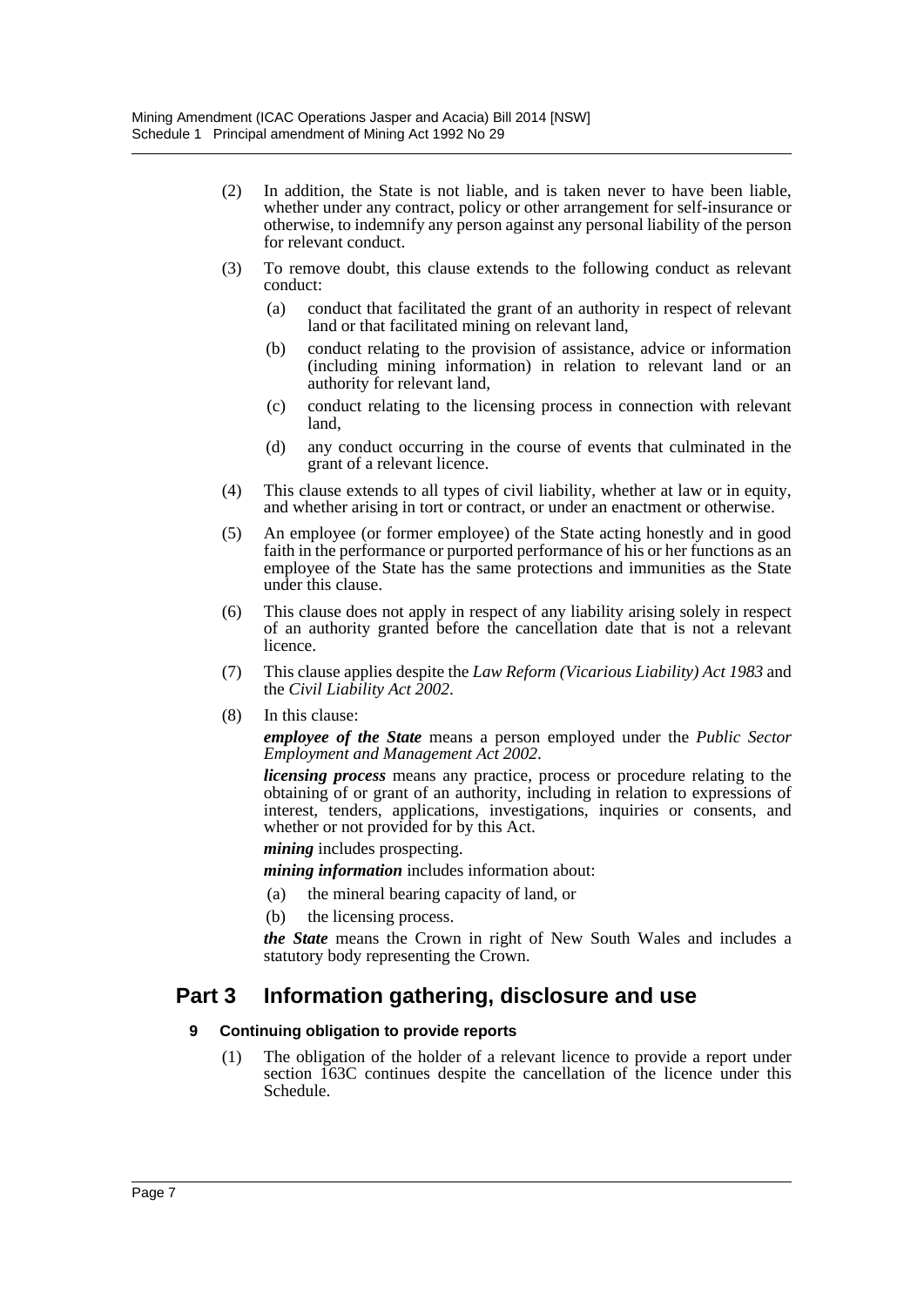- (2) A reference in section 163C:
	- (a) to an authorisation includes a reference to a relevant licence cancelled by this Schedule, or
	- (b) to the holder of an authorisation includes a reference to a former holder of such a relevant licence.

#### **10 Obtaining exploration information**

- (1) For the purposes of Part 12 (Powers of entry and inspection) of this Act, the obtaining of exploration information or any record of exploration information is considered to be for purposes connected with the administration of this Act.
- (2) Accordingly, section 248B (Requirement to provide information and records) extends to authorise an inspector to require a person to furnish exploration information or any record of exploration information.
- (3) Any core or sample that is exploration information furnished under section 248B becomes the property of the State.
- (4) In this clause, *exploration information* means information obtained from, used for the purposes of or in connection with, or comprising the results of, any test, study, survey, analysis or research conducted by or on behalf of the holder of a relevant licence in respect of relevant land or a relevant licence and includes any core or sample taken on or from relevant land under a relevant licence.

#### **11 Disclosure and use of information for future mining purposes**

(1) The appropriate official may use or disclose any information obtained in connection with the administration or execution of this Act or the Planning Act in respect of a relevant licence or relevant land if the use or disclosure is in connection with any application or tender (or proposed application or tender) under this Act or any application under the Planning Act (whether or not in respect of relevant land) or is for any other purpose approved by the Minister.

#### (2) The *appropriate official* is:

- (a) the Director-General under this Act in the case of information obtained in connection with the administration or execution of this Act, or
- (b) the Director-General under the Planning Act in the case of information obtained in connection with the administration or execution of the Planning Act.
- (3) No intellectual property right or duty of confidentiality (whether arising by agreement, under a relevant licence or otherwise) prevents the use or disclosure of information by the appropriate official as authorised by this clause or the use or disclosure of that information by or on behalf of a person to whom it has been disclosed as authorised by this clause.
- (4) No liability attaches to the State or any other person in connection with the use or disclosure of information as authorised by this clause.
- (5) Clause 58 (Confidentiality of reports) of the *Mining Regulation 2010* does not prevent the disclosure of information under this clause even if the information is contained in a report lodged with the Director-General before the commencement of this clause.
- (6) The disclosure of information under this clause is taken to be in connection with the administration or execution of this Act and the Planning Act.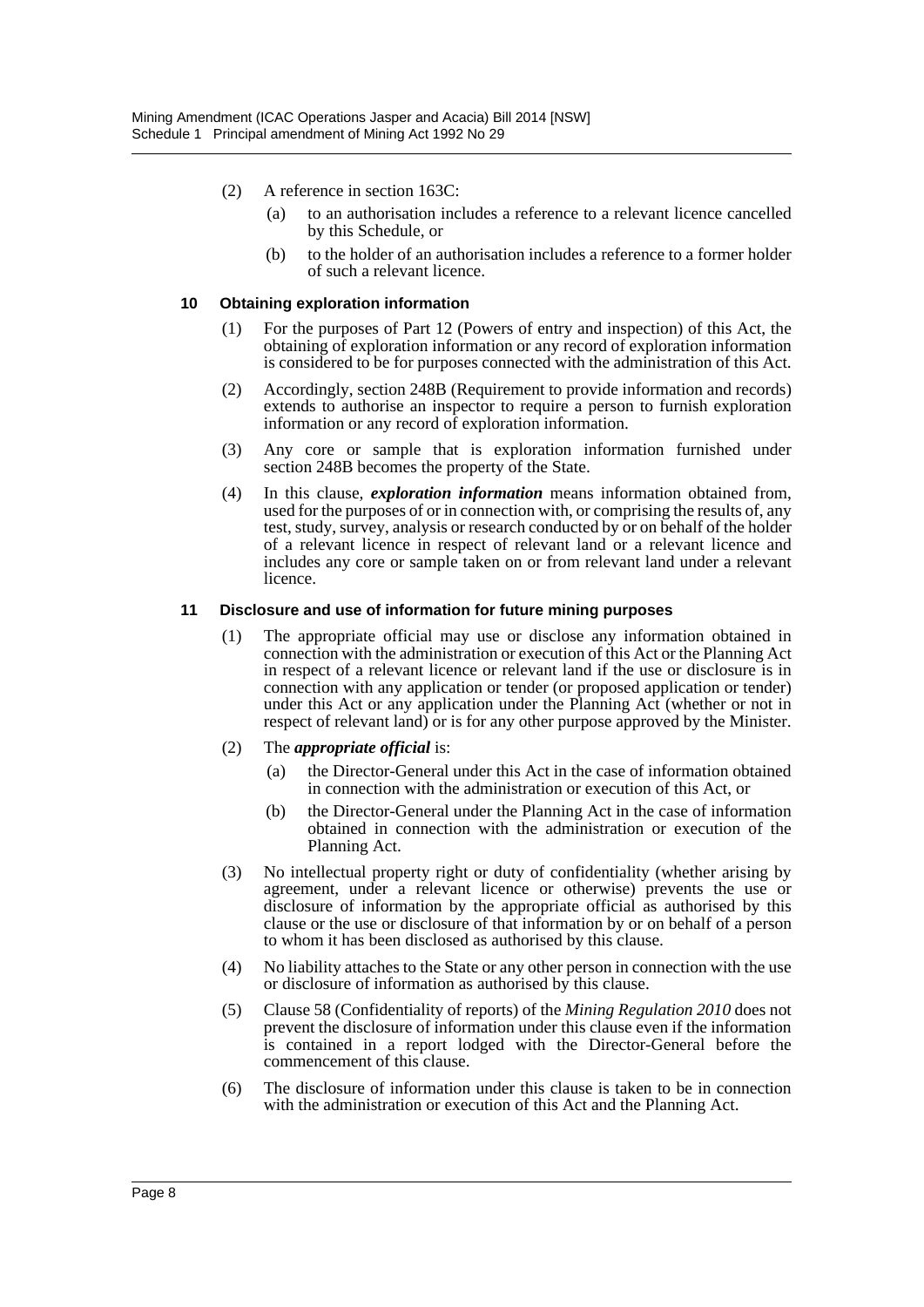(7) In this clause: *disclose* includes publish or communicate. *use* includes reproduce.

# **Part 4 Miscellaneous**

### **12 Clearing away of mining plant**

To avoid doubt, a reference in section 245 to the holder of an authority includes a reference to a former holder of relevant licence.

#### **13 Continuation of certain conditions of relevant licences**

- (1) The preserved conditions of a relevant licence continue to have effect despite the cancellation of the licence by this Schedule. Accordingly, any obligation imposed on the holder of a relevant licence under the preserved conditions continues to have effect.
- (2) The *preserved conditions* are conditions  $16$  (f)–(h),  $18$  (c),  $19$  (d),  $20$  (g), 23 (b) (vii), 27, 28, 29, 32 and 44 of each relevant licence, and condition 54 of EL 7270, as in force immediately before the cancellation date.
- (3) A reference in section 240 or 378D to a condition of an authorisation includes a reference to a preserved condition of a relevant licence.
- (4) A reference in section 378D:
	- (a) to an authorisation includes a reference to a relevant licence cancelled by this Schedule, or
	- (b) to the holder of an authorisation includes a reference to a former holder of such a relevant licence.

## **14 Security requirements**

- (1) The requirement to give and maintain security under condition 29 of a relevant licence lapses when the Minister determines that the requirements of any directions under section 240 or obligations under the relevant licence (non-compliance with which would authorise a claim on or realisation of the deposit) have been fulfilled to a satisfactory extent and in a satisfactory manner.
- (2) The Minister is not required to make a determination under subclause (1) until the Minister is satisfied that no directions or further directions under section 240 are required.
- (3) The Minister must, if practicable, give written notice of a determination under subclause (1) to the former holder of the relevant licence.
- (4) For the purposes of section 378D, and sections 378H and 378I and Schedule 7 to this Act (as they apply to contraventions of section 378D), condition 29 of a relevant licence is taken to be a condition of a kind referred to in Part 1 of Schedule 7 to this Act.
- (5) Subclause (4) applies only to a contravention of section 378D that occurs on or after the cancellation date.

#### **15 Access arrangements**

(1) The cancellation of a relevant licence by this Schedule does not affect any liabilities of a holder or former holder of the relevant licence under an access arrangement.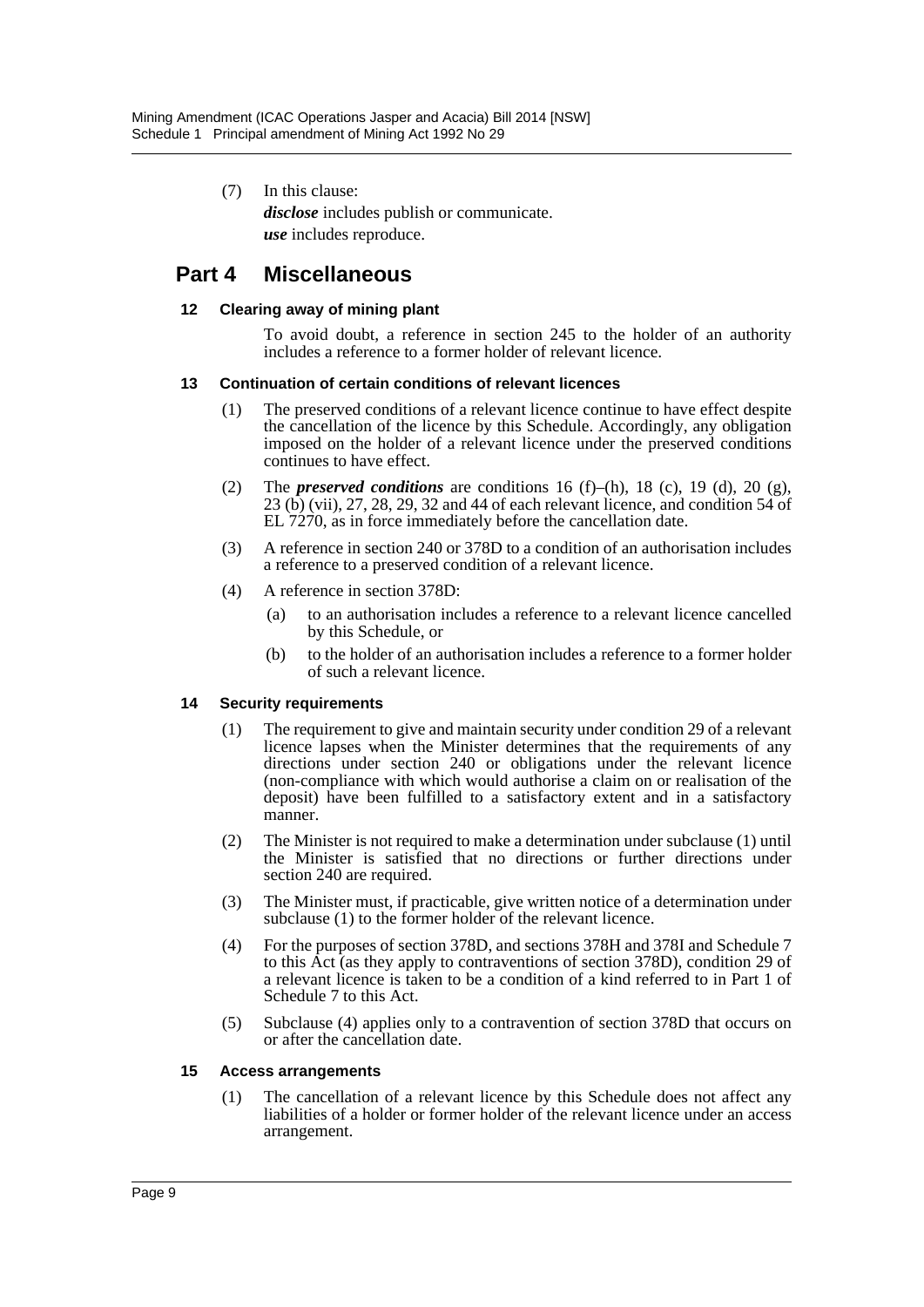- (2) The cancellation of a relevant licence by this Schedule operates, for the purposes of any access arrangement relating to the relevant licence:
	- (a) as an occasion of the holder of the relevant licence ceasing to hold an authority over the exploration area, and
	- (b) as a cancellation of the relevant licence for the purpose of any provision of the access arrangement that deals with the cancellation of an authority (including any provision that refers to cancellation under Division 3 of Part 7 of this Act).
- (3) The regulations may make provision for the termination of any access arrangements relating to a relevant licence.

#### **16 Further Planning Act applications prohibited**

- (1) An application under the Planning Act for consent or approval to carry out development on relevant land for any of the following purposes cannot be made except by a person who is the holder of an authority that is in force in relation to that land:
	- (a) mining,
	- (b) prospecting.
- (2) To avoid doubt, *mining* and *prospecting* have the meanings given by this Act.